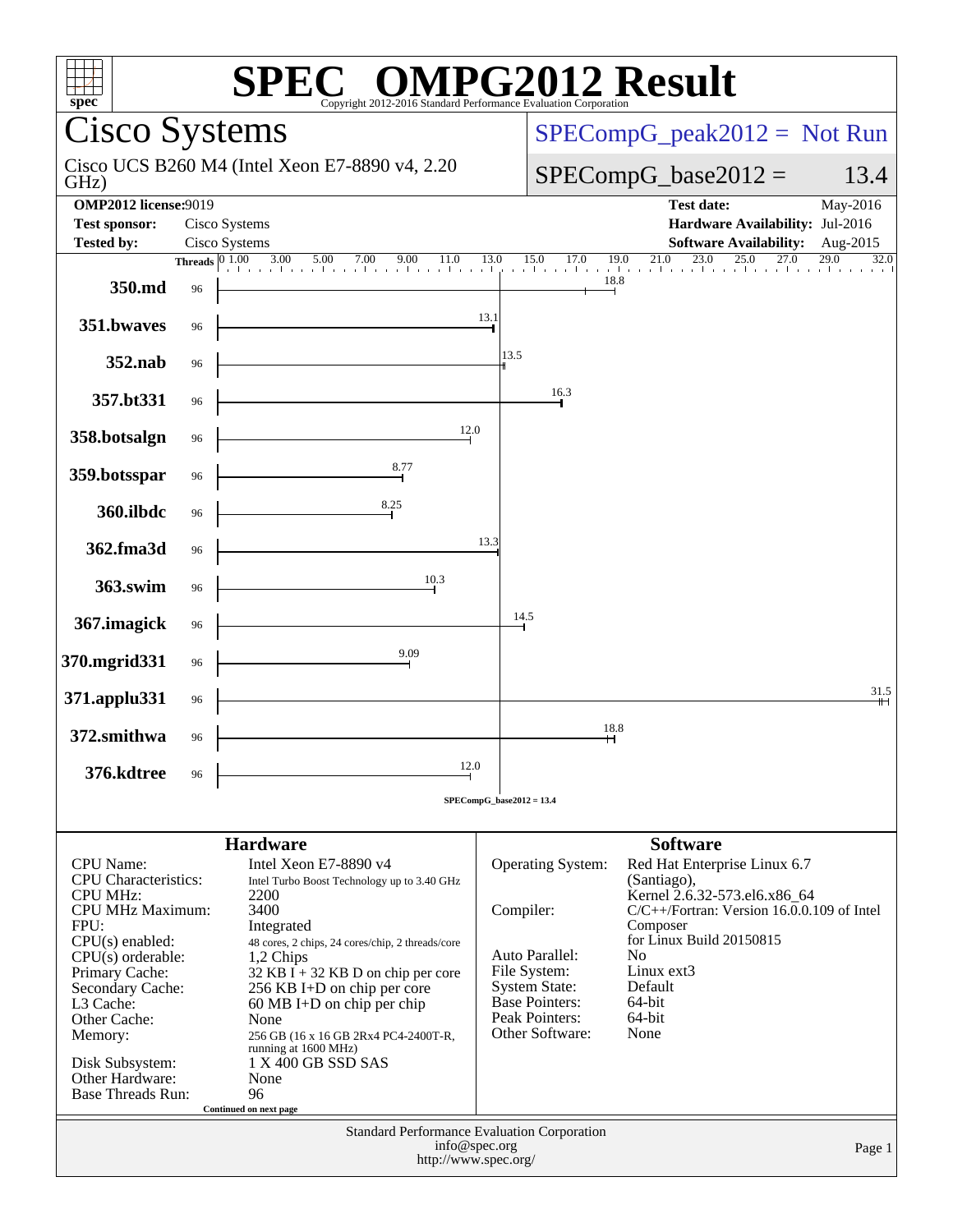

Cisco Systems

GHz) Cisco UCS B260 M4 (Intel Xeon E7-8890 v4, 2.20

**[OMP2012 license:](http://www.spec.org/auto/omp2012/Docs/result-fields.html#OMP2012license)**9019 **[Test date:](http://www.spec.org/auto/omp2012/Docs/result-fields.html#Testdate)** May-2016

[Minimum Peak Threads:](http://www.spec.org/auto/omp2012/Docs/result-fields.html#MinimumPeakThreads)

[Maximum Peak Threads:](http://www.spec.org/auto/omp2012/Docs/result-fields.html#MaximumPeakThreads)

 $SPECompG_peak2012 = Not Run$  $SPECompG_peak2012 = Not Run$ 

### $SPECompG_base2012 = 13.4$  $SPECompG_base2012 = 13.4$

**[Test sponsor:](http://www.spec.org/auto/omp2012/Docs/result-fields.html#Testsponsor)** Cisco Systems **[Hardware Availability:](http://www.spec.org/auto/omp2012/Docs/result-fields.html#HardwareAvailability)** Jul-2016 **[Tested by:](http://www.spec.org/auto/omp2012/Docs/result-fields.html#Testedby)** Cisco Systems **[Software Availability:](http://www.spec.org/auto/omp2012/Docs/result-fields.html#SoftwareAvailability)** Aug-2015

|                  | <b>Base</b> |                 |       |                |       |                |       | <b>Peak</b> |                        |              |                                                                                                          |              |                |              |
|------------------|-------------|-----------------|-------|----------------|-------|----------------|-------|-------------|------------------------|--------------|----------------------------------------------------------------------------------------------------------|--------------|----------------|--------------|
| <b>Benchmark</b> |             | Threads Seconds | Ratio | <b>Seconds</b> | Ratio | <b>Seconds</b> | Ratio |             | <b>Threads Seconds</b> | <b>Ratio</b> | <b>Seconds</b>                                                                                           | <b>Ratio</b> | <b>Seconds</b> | <b>Ratio</b> |
| 350.md           | <b>96</b>   | 246             | 18.8  | 246            | 18.8  | 266            | 17.4  |             |                        |              |                                                                                                          |              |                |              |
| 351.bwayes       | 96          | 347             | 13.1  | 348            | 13.0  | 346            | 13.1  |             |                        |              |                                                                                                          |              |                |              |
| $352$ .nab       | 96          | 287             | 13.5  | 286            | 13.6  | 287            | 13.5  |             |                        |              |                                                                                                          |              |                |              |
| 357.bt331        | 96          | 291             | 16.3  | 290            | 16.3  | 291            | 16.3  |             |                        |              |                                                                                                          |              |                |              |
| 358.botsalgn     | 96          | 364             | 12.0  | 364            | 12.0  | 364            | 12.0  |             |                        |              |                                                                                                          |              |                |              |
| 359.botsspar     | 96          | 600             | 8.75  | 599            | 8.77  | 599            | 8.77  |             |                        |              |                                                                                                          |              |                |              |
| 360.ilbdc        | 96          | 432             | 8.25  | 431            | 8.25  | 432            | 8.24  |             |                        |              |                                                                                                          |              |                |              |
| 362.fma3d        | 96          | 287             | 13.3  | 286            | 13.3  | 286            | 13.3  |             |                        |              |                                                                                                          |              |                |              |
| $363$ .swim      | 96          | 441             | 10.3  | 440            | 10.3  | 441            | 10.3  |             |                        |              |                                                                                                          |              |                |              |
| 367. imagick     | 96          | 485             | 14.5  | 484            | 14.5  | 485            | 14.5  |             |                        |              |                                                                                                          |              |                |              |
| 370.mgrid331     | 96          | 487             | 9.09  | 486            | 9.09  | 487            | 9.08  |             |                        |              |                                                                                                          |              |                |              |
| 371.applu331     | 96          | 193             | 31.4  | 191            | 31.8  | 193            | 31.5  |             |                        |              |                                                                                                          |              |                |              |
| 372.smithwa      | 96          | 286             | 18.8  | 290            | 18.5  | 285            | 18.8  |             |                        |              |                                                                                                          |              |                |              |
| 376.kdtree       | 96          | 376             | 12.0  | 376            | 12.0  | 376            | 12.0  |             |                        |              |                                                                                                          |              |                |              |
|                  |             |                 |       |                |       |                |       |             |                        |              | Results appear in the order in which they were run. Bold underlined text indicates a median measurement. |              |                |              |

#### **[Platform Notes](http://www.spec.org/auto/omp2012/Docs/result-fields.html#PlatformNotes)**

 Sysinfo program /opt/omp2012/Docs/sysinfo \$Rev: 395 \$ \$Date:: 2012-07-25 #\$ 8f8c0fe9e19c658963a1e67685e50647 running on RHEL Thu May 05 21:08:56 2016 This section contains SUT (System Under Test) info as seen by some common utilities. To remove or add to this section, see: <http://www.spec.org/omp2012/Docs/config.html#sysinfo>

 From /proc/cpuinfo model name : Intel(R) Xeon(R) CPU E7-8890 v4 @ 2.20GHz 2 "physical id"s (chips) 96 "processors" cores, siblings (Caution: counting these is hw and system dependent. The following excerpts from /proc/cpuinfo might not be reliable. Use with caution.) cpu cores : 24 siblings : 48 physical 0: cores 0 1 2 3 4 5 8 9 10 11 12 13 16 17 18 19 20 21 24 25 26 27 28 29 physical 1: cores 0 1 2 3 4 5 8 9 10 11 12 13 16 17 18 19 20 21 24 25 26 27 28 29 cache size : 61440 KB

Continued on next page

Standard Performance Evaluation Corporation [info@spec.org](mailto:info@spec.org) <http://www.spec.org/>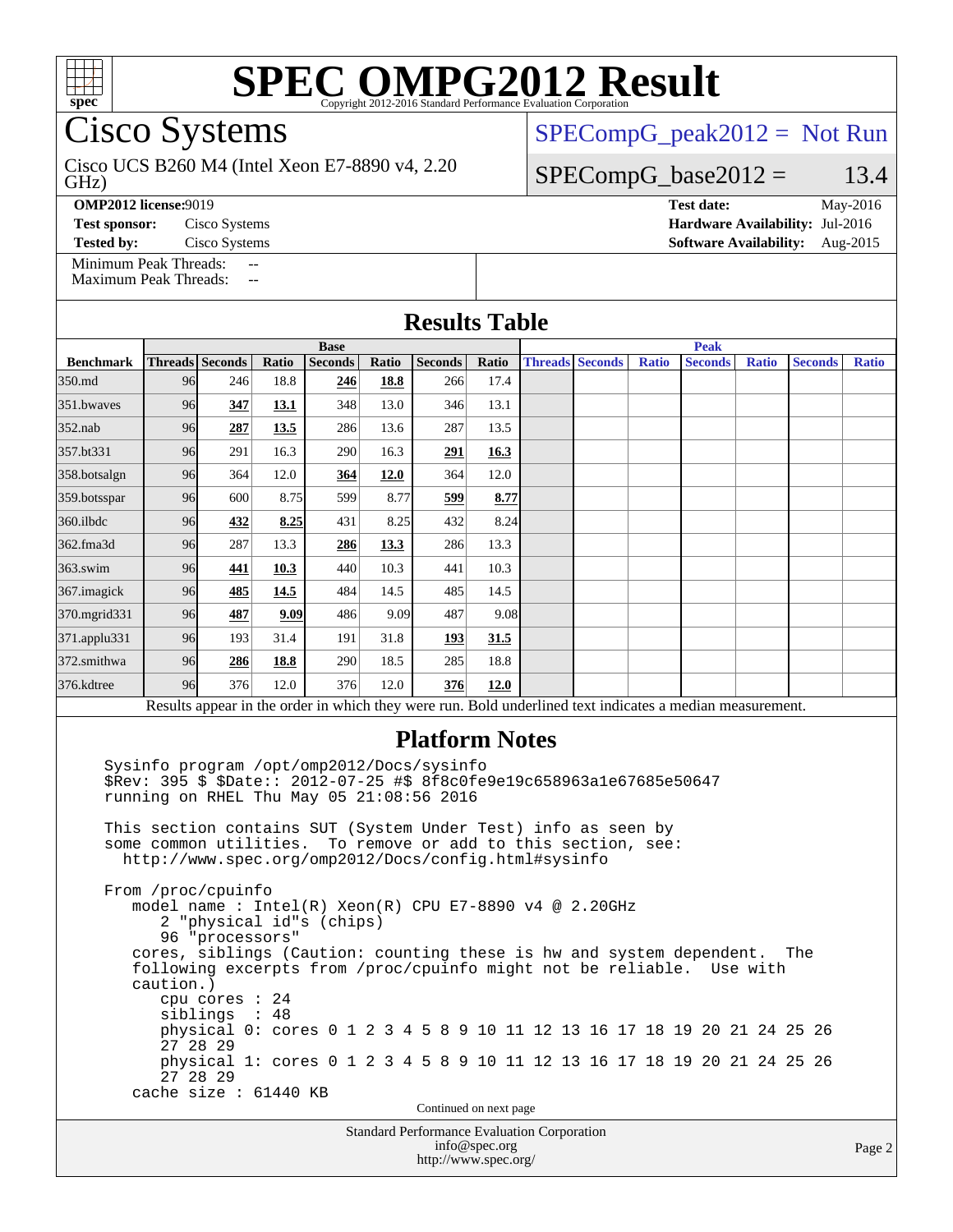

Cisco Systems

GHz) Cisco UCS B260 M4 (Intel Xeon E7-8890 v4, 2.20  $SPECompG_peak2012 = Not Run$  $SPECompG_peak2012 = Not Run$ 

 $SPECompG_base2012 = 13.4$  $SPECompG_base2012 = 13.4$ 

**[Test sponsor:](http://www.spec.org/auto/omp2012/Docs/result-fields.html#Testsponsor)** Cisco Systems **[Hardware Availability:](http://www.spec.org/auto/omp2012/Docs/result-fields.html#HardwareAvailability)** Jul-2016

**[OMP2012 license:](http://www.spec.org/auto/omp2012/Docs/result-fields.html#OMP2012license)**9019 **[Test date:](http://www.spec.org/auto/omp2012/Docs/result-fields.html#Testdate)** May-2016 **[Tested by:](http://www.spec.org/auto/omp2012/Docs/result-fields.html#Testedby)** Cisco Systems **[Software Availability:](http://www.spec.org/auto/omp2012/Docs/result-fields.html#SoftwareAvailability)** Aug-2015

#### **[Platform Notes \(Continued\)](http://www.spec.org/auto/omp2012/Docs/result-fields.html#PlatformNotes)**

 From /proc/meminfo MemTotal: 264225480 kB HugePages\_Total: 0<br>Hugepagesize: 2048 kB Hugepagesize: /usr/bin/lsb\_release -d Red Hat Enterprise Linux Server release 6.7 (Santiago) From /etc/\*release\* /etc/\*version\* redhat-release: Red Hat Enterprise Linux Server release 6.7 (Santiago) system-release: Red Hat Enterprise Linux Server release 6.7 (Santiago) system-release-cpe: cpe:/o:redhat:enterprise\_linux:6server:ga:server uname -a: Linux RHEL 2.6.32-573.el6.x86\_64 #1 SMP Wed Jul 1 18:23:37 EDT 2015 x86\_64 x86\_64 x86\_64 GNU/Linux run-level 3 May 05 20:56 SPEC is set to: /opt/omp2012 Filesystem Type Size Used Avail Use% Mounted on<br>
/dev/sda1 ext4 367G 28G 321G 8% / /dev/sda1 ext4 367G 28G 321G 8% / Additional information from dmidecode: BIOS Cisco Systems, Inc. EXM4.3.1.1.3.042620161123 04/26/2016 Memory: 16x 16 GB 16x 0xCE00 M393A2G40EB1-CRC 16 GB 1600 MHz 2 rank 32x NO DIMM NO DIMM (End of data from sysinfo program)

#### **[General Notes](http://www.spec.org/auto/omp2012/Docs/result-fields.html#GeneralNotes)**

Standard Performance Evaluation Corporation [info@spec.org](mailto:info@spec.org) <http://www.spec.org/> ======================================================================== Transparent Huge Pages enabled with: echo always > /sys/kernel/mm/redhat\_transparent\_hugepage/enabled BIOS settings notes: Intel Turbo Boost Technology (Turbo) : Enabled CPU performance set to Enterprise Power Technology set to Performance Memory RAS configuration set to Maximum Performance Energy Performance BIAS setting set to OS General OMP Library Settings ENV\_KMP\_LIBRARY=turnaround ENV\_OMP\_SCHEDULE=static ENV\_KMP\_BLOCKTIME=200 ENV\_KMP\_STACKSIZE=8192M ENV\_OMP\_DYNAMIC=FALSE ENV\_OMP\_NESTED=FALSE Continued on next page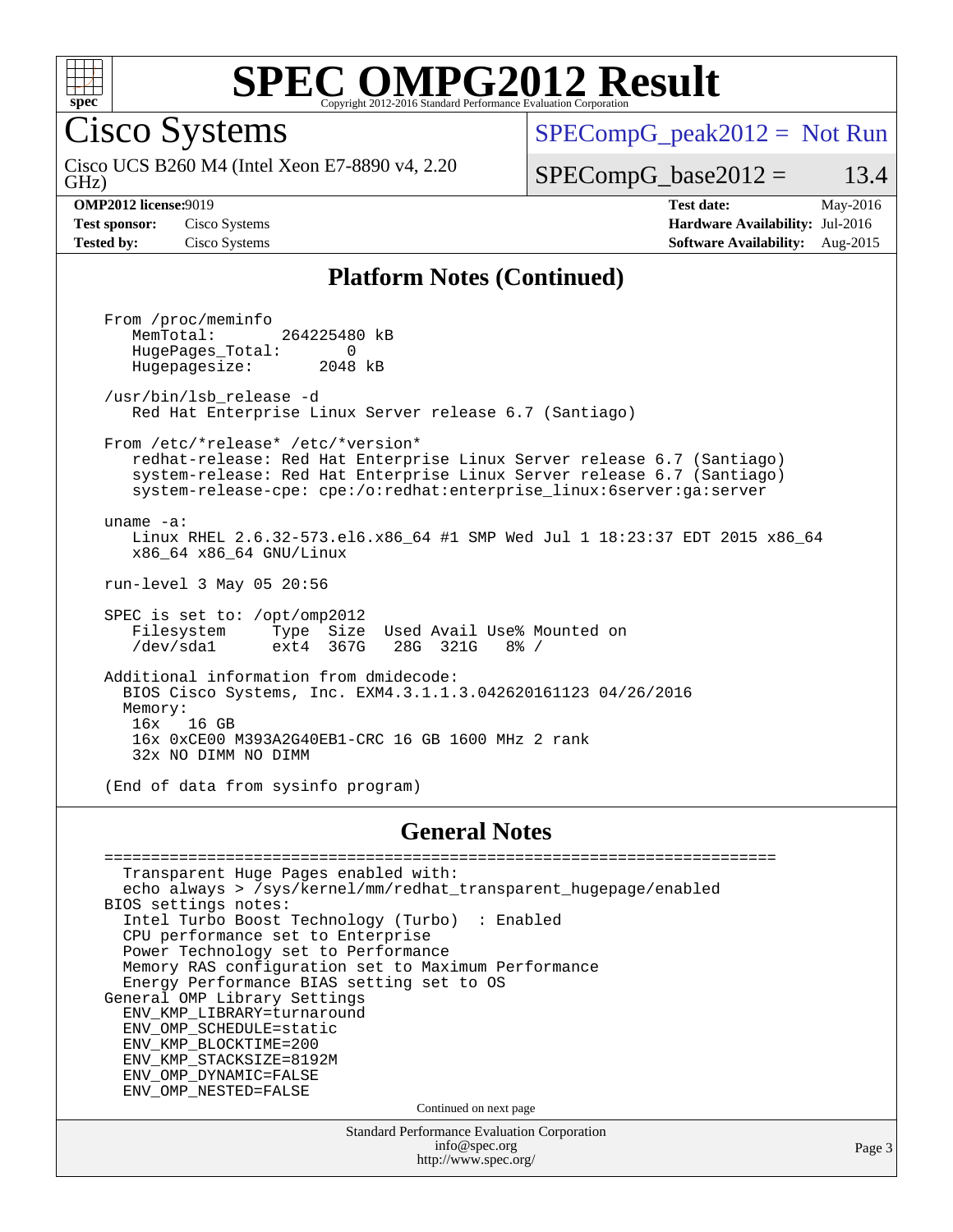

Cisco Systems

GHz) Cisco UCS B260 M4 (Intel Xeon E7-8890 v4, 2.20  $SPECompG_peak2012 = Not Run$  $SPECompG_peak2012 = Not Run$ 

 $SPECompG_base2012 = 13.4$  $SPECompG_base2012 = 13.4$ 

**[Test sponsor:](http://www.spec.org/auto/omp2012/Docs/result-fields.html#Testsponsor)** Cisco Systems **[Hardware Availability:](http://www.spec.org/auto/omp2012/Docs/result-fields.html#HardwareAvailability)** Jul-2016

**[OMP2012 license:](http://www.spec.org/auto/omp2012/Docs/result-fields.html#OMP2012license)**9019 **[Test date:](http://www.spec.org/auto/omp2012/Docs/result-fields.html#Testdate)** May-2016 **[Tested by:](http://www.spec.org/auto/omp2012/Docs/result-fields.html#Testedby)** Cisco Systems **[Software Availability:](http://www.spec.org/auto/omp2012/Docs/result-fields.html#SoftwareAvailability)** Aug-2015

Page 4

### **[General Notes \(Continued\)](http://www.spec.org/auto/omp2012/Docs/result-fields.html#GeneralNotes)**

 ======================================================================== General base OMP Library Settings ENV\_KMP\_AFFINITY=compact,1

### **[Base Compiler Invocation](http://www.spec.org/auto/omp2012/Docs/result-fields.html#BaseCompilerInvocation)**

[C benchmarks](http://www.spec.org/auto/omp2012/Docs/result-fields.html#Cbenchmarks): [icc](http://www.spec.org/omp2012/results/res2016q2/omp2012-20160511-00073.flags.html#user_CCbase_intel_icc_a87c68a857bc5ec5362391a49d3a37a6)

[C++ benchmarks:](http://www.spec.org/auto/omp2012/Docs/result-fields.html#CXXbenchmarks) [icpc](http://www.spec.org/omp2012/results/res2016q2/omp2012-20160511-00073.flags.html#user_CXXbase_intel_icpc_2d899f8d163502b12eb4a60069f80c1c)

[Fortran benchmarks](http://www.spec.org/auto/omp2012/Docs/result-fields.html#Fortranbenchmarks): [ifort](http://www.spec.org/omp2012/results/res2016q2/omp2012-20160511-00073.flags.html#user_FCbase_intel_ifort_8a5e5e06b19a251bdeaf8fdab5d62f20)

### **[Base Portability Flags](http://www.spec.org/auto/omp2012/Docs/result-fields.html#BasePortabilityFlags)**

 350.md: [-FR](http://www.spec.org/omp2012/results/res2016q2/omp2012-20160511-00073.flags.html#user_baseFPORTABILITY350_md_f-FR) 357.bt331: [-mcmodel=medium](http://www.spec.org/omp2012/results/res2016q2/omp2012-20160511-00073.flags.html#user_basePORTABILITY357_bt331_f-mcmodel_3a41622424bdd074c4f0f2d2f224c7e5) 363.swim: [-mcmodel=medium](http://www.spec.org/omp2012/results/res2016q2/omp2012-20160511-00073.flags.html#user_basePORTABILITY363_swim_f-mcmodel_3a41622424bdd074c4f0f2d2f224c7e5) 367.imagick: [-std=c99](http://www.spec.org/omp2012/results/res2016q2/omp2012-20160511-00073.flags.html#user_baseCPORTABILITY367_imagick_f-std_2ec6533b6e06f1c4a6c9b78d9e9cde24)

## **[Base Optimization Flags](http://www.spec.org/auto/omp2012/Docs/result-fields.html#BaseOptimizationFlags)**

[C benchmarks](http://www.spec.org/auto/omp2012/Docs/result-fields.html#Cbenchmarks): [-O2](http://www.spec.org/omp2012/results/res2016q2/omp2012-20160511-00073.flags.html#user_CCbase_f-O2) [-openmp](http://www.spec.org/omp2012/results/res2016q2/omp2012-20160511-00073.flags.html#user_CCbase_f-openmp) [-ipo](http://www.spec.org/omp2012/results/res2016q2/omp2012-20160511-00073.flags.html#user_CCbase_f-ipo_84062ab53814f613187d02344b8f49a7) [-xCORE-AVX2](http://www.spec.org/omp2012/results/res2016q2/omp2012-20160511-00073.flags.html#user_CCbase_f-xCORE-AVX2) [-ansi-alias](http://www.spec.org/omp2012/results/res2016q2/omp2012-20160511-00073.flags.html#user_CCbase_f-ansi-alias)

[C++ benchmarks:](http://www.spec.org/auto/omp2012/Docs/result-fields.html#CXXbenchmarks) [-O2](http://www.spec.org/omp2012/results/res2016q2/omp2012-20160511-00073.flags.html#user_CXXbase_f-O2) [-openmp](http://www.spec.org/omp2012/results/res2016q2/omp2012-20160511-00073.flags.html#user_CXXbase_f-openmp) [-ipo](http://www.spec.org/omp2012/results/res2016q2/omp2012-20160511-00073.flags.html#user_CXXbase_f-ipo_84062ab53814f613187d02344b8f49a7) [-xCORE-AVX2](http://www.spec.org/omp2012/results/res2016q2/omp2012-20160511-00073.flags.html#user_CXXbase_f-xCORE-AVX2) [-ansi-alias](http://www.spec.org/omp2012/results/res2016q2/omp2012-20160511-00073.flags.html#user_CXXbase_f-ansi-alias)

[Fortran benchmarks](http://www.spec.org/auto/omp2012/Docs/result-fields.html#Fortranbenchmarks):

[-O2](http://www.spec.org/omp2012/results/res2016q2/omp2012-20160511-00073.flags.html#user_FCbase_f-O2) [-openmp](http://www.spec.org/omp2012/results/res2016q2/omp2012-20160511-00073.flags.html#user_FCbase_f-openmp) [-ipo](http://www.spec.org/omp2012/results/res2016q2/omp2012-20160511-00073.flags.html#user_FCbase_f-ipo_84062ab53814f613187d02344b8f49a7) [-xCORE-AVX2](http://www.spec.org/omp2012/results/res2016q2/omp2012-20160511-00073.flags.html#user_FCbase_f-xCORE-AVX2) [-align array64byte](http://www.spec.org/omp2012/results/res2016q2/omp2012-20160511-00073.flags.html#user_FCbase_f-align_c9377f996e966d652baaf753401d4725)

The flags file that was used to format this result can be browsed at <http://www.spec.org/omp2012/flags/Intel-ic13.0-linux64.20140219.html>

You can also download the XML flags source by saving the following link: <http://www.spec.org/omp2012/flags/Intel-ic13.0-linux64.20140219.xml>

> Standard Performance Evaluation Corporation [info@spec.org](mailto:info@spec.org) <http://www.spec.org/>